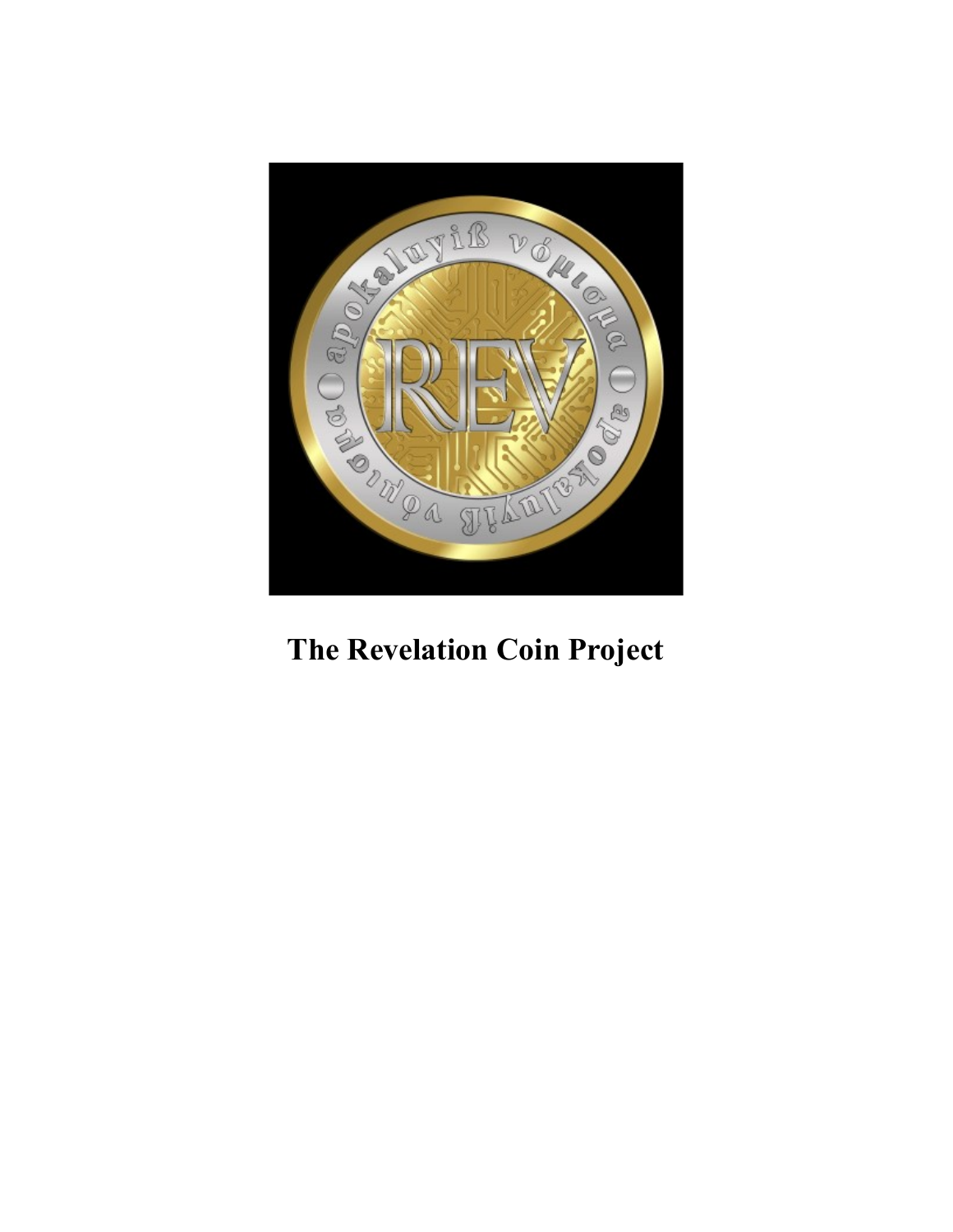# The Revelation Coin Project Prepare, Equip, Unite A Cryptocurrency preparedness community

#### 1. Introduction

The Revelation Coin Project is a grass roots crypto research, development and implementation project based on the expectation that in the future there will be a forced implementation of a cashless, one world currency implemented by the leader of a one world government.

#### 1.2 Purpose

The development of this coin and the implementation and maintenance technologies and research are based upon the Biblical prophecy in the book known as The Book of Revelation which was penned by inspiration by John circa AD 94-96 during his exile on the island of Patmos.

Revelation 13:16-17 - "And he compels all both small and great, both the rich and the poor, both free and the slave to be marked with an inscription stamped on their right hand or on their foreheads, so that no one will have the power to buy or sell unless he or she bears the stamp that is the beast or the number of his name".

This is where the name Revelation Coin (or Rev Coin for short) is derived from.

Based on this prophecy, other prophecies and current events it is believed that it is a matter of time until currency/money as we know it (known as fiat) will be eliminated as a valid exchange for goods and services and a new one world currency controlled by one world government will eventually be implemented. This will be known as a complete "cashless society". It is our opinion that blockchain will very likely be the means by which this is accomplished. It is also our opinion that blockchain (prepared and properly developed) can also be used to solve the very same problem it will be a part of (see 1.3 and 1.4).

## 1.3 Objective

Our goal is to develop a means for those who wish to bypass this mandatory mark and one world currency system. We plan on doing this through blockchain and will continually develop and partner with individuals and technologies in order to be prepared for this event and have a system in place that can be used by those who wish to have another source to trade for goods and services (other than the centralized and completely cashless banking system soon to come).

We realize that technology is constantly changing so through volunteers and initially paid developers we will continually develop this project to achieve this goal and stay ahead of the technology curve while also introducing newer technologies and methods to provide an alternative coin when the need arises. Those who are holding Rev at that time will initially be in a way off better off position.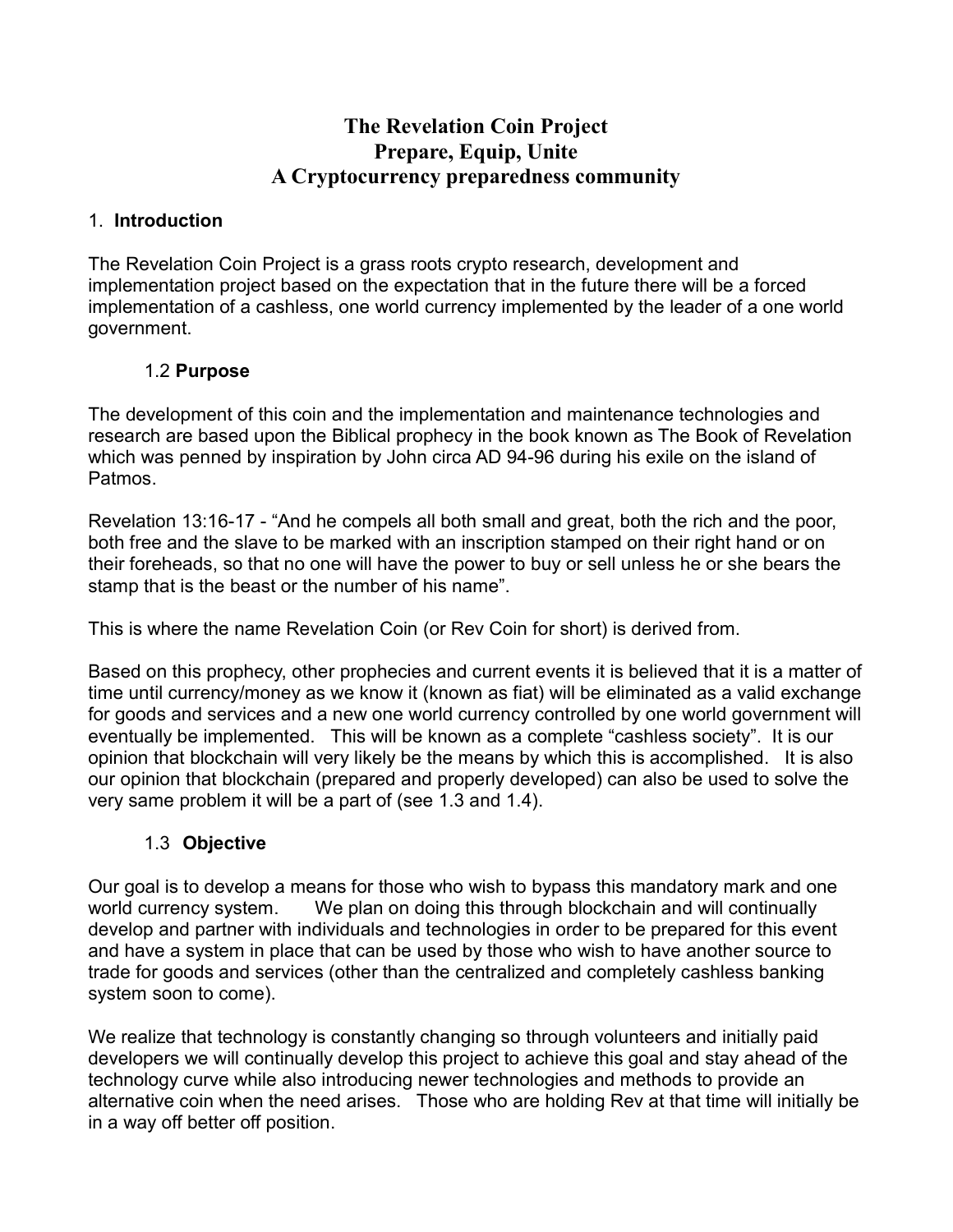We will be continually implementing the latest online and offline techniques to enable us to equip the individual to trade and barter without one world government interference.

As our contributors and partner numbers grow as well as our funds we will be able to achieve optimal preparation for this event. We consider this project a "shared project" among those with the same concerns and encourage input and discussion primarily through Telegram (http://t.me/revelationcoin); a tool where individuals can share ideas.

## 1.4 Preservation of Project

The Revelation Coin Project will eventually become a completely community driven coin. Once the proper agenda is achieved the project will be run by a coalition. This will keep and preserve the integrity and intention of the project. While a business model will be necessary for the launch and growth of the project it is necessary in the future to move to a complete community model as then the death, resignation or change of philosophy or allegiances of individuals will have little to no impact.

Also, the project will not run on any individualized servers or run in any specific location or locations. It will be modeled in the likes of ARPANET (TCP/IP) in which it cannot be stopped by closing locations or shutting down servers. This is one of the greatest areas where blockchain will become the projects greatest asset.

Example:



In a transaction, computers from around the world are recording and verifying. In this example, if computer D is taken down the rest of the computers will still control, verify and record transactions.

If we were to make the scenario 100,000,000 computers recording and verifying transactions rather than merely 8 computers, we can then see exactly how REV coin transactions will be able to continue in spite of any efforts to stop it.

Keep in mind that this is a very basic and simple illustration. As technology advances, it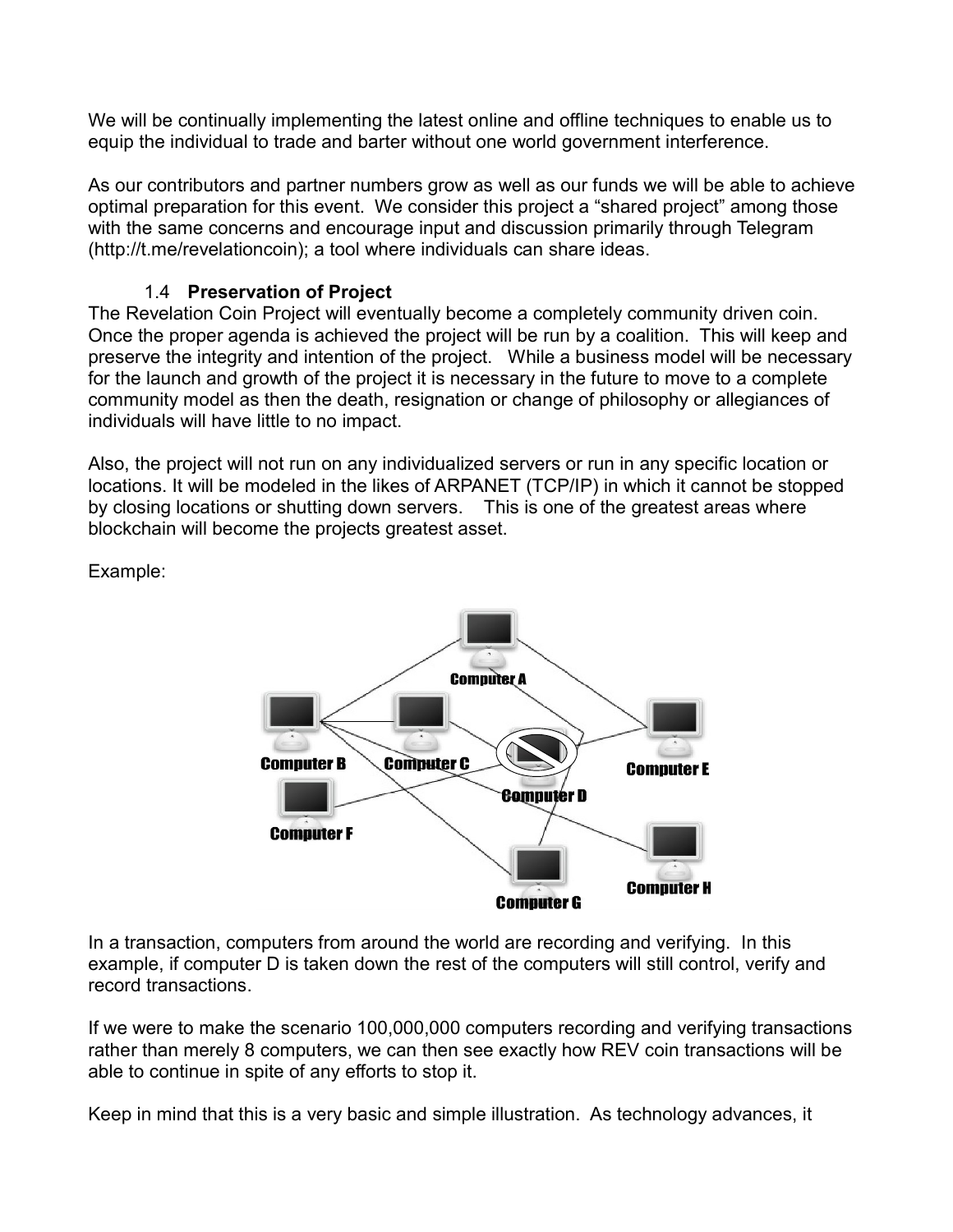becomes more complex to circumvent shut down attempts. This is where the Revelation Coin Project will set itself apart from all the other cryptocurrencies as REV's primary purpose serves to continually research and develop technologies to stay ahead of the one world currency agenda which will formulate technologies to shut down blockchain's decentralization ability and the ability to accommodate anonymous transactions as we know it.

# 2.0 The Revelation Project Coin (aka REV Coin) Technical

Specs-

Name: Revelation Coin Project Token

Symbol: REV

Standard: ERC20

Platform: Ethereum

Coin Supply: 20,000,000,000

Address: 0xe6Be436DF1Ff96956dfe0b2b77FAB84EDe30236F

Decimals: 18

#### 2.1 Distribution

A total of 10 billion coins will be given away for free to anyone who wishes to receive them. The process will involve filling out a form with a proper Ethernet ERC20 compatible wallet address (see website or contact support for help) for the coins to be sent to. This process of giving out free coins is called "airdropping".

The amount to be airdropped (given out for free) will be in the amount of 500,000 REV coins for everyone while supply lasts. The team reserves the right to adjust this amount at any time. Team reserves the right to burn any coin not distributed in the airdrop.

The Revelation Project Team will not conduct an Initial Coin Offering, private sale or any other form of sale.

The remaining 10 billion will be reserved for team members, advisors, promotions, marketing, research, development, overhead and any other pertinent needs deemed necessary for the purpose of maintaining and advancing the project.

The team reserves the right to burn reserved coins if it is determined that it is for the better good and direction of the project.

## 2.2 Supply

There is a 20-billion-coin total supply. There will never be more than this supply. There could be a lower amount should the team decide it's in the best interest of the project. This could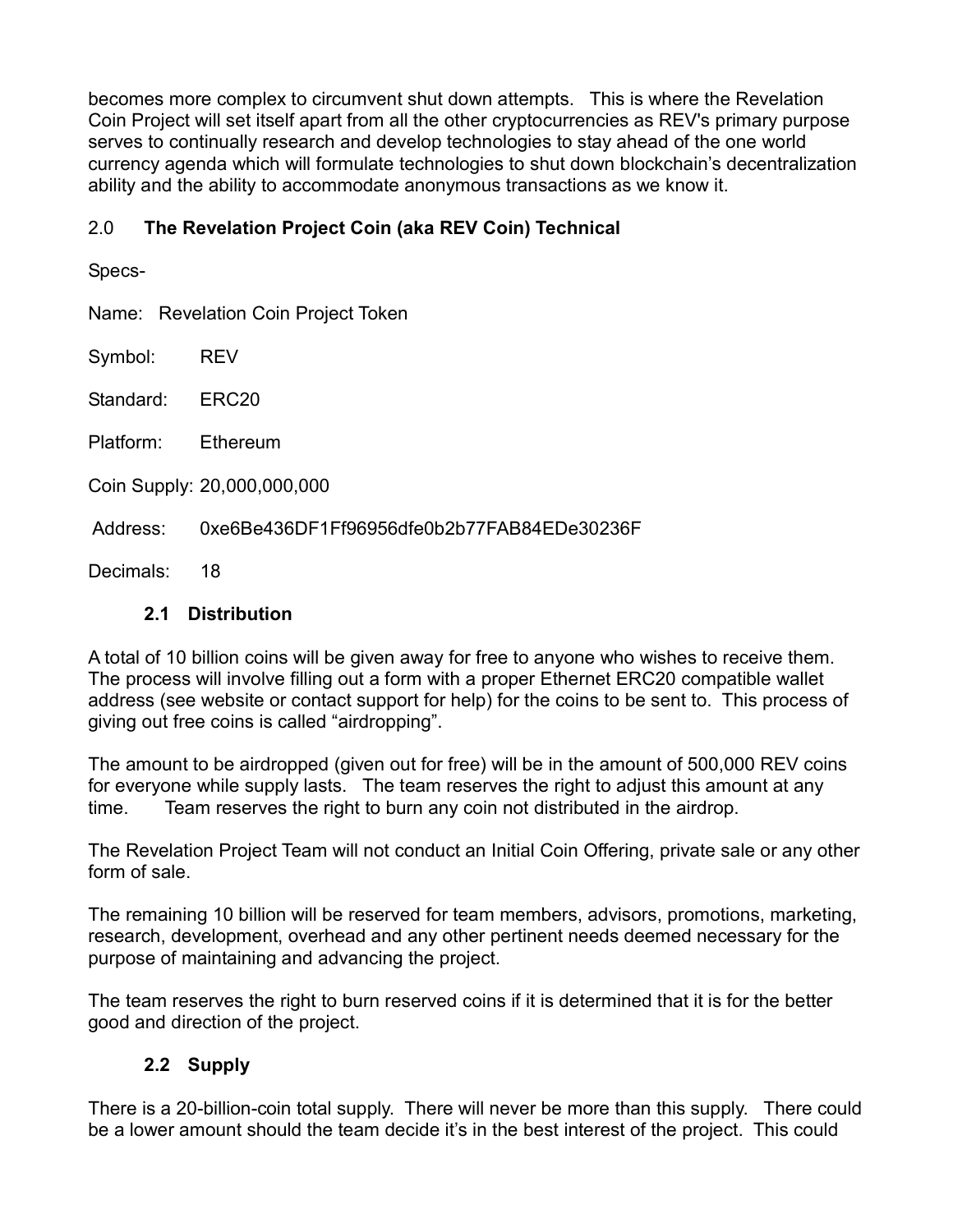take place if not all coins are given away for free (known as airdropping) and/or if it is decided the held supply needs to be lowered for the good of the project. The process of lowering the total supply of coins is called burning (see 2.1).

# 3. Future Development

In order to stay ahead of the rapidly changing technology curve, The Revelation Coin Project is a constantly evolving project designed to ensure that the coin serves it's purpose when the time comes.

As development and research continue to set forth however, we will still ensure that The REV coin can be used in the present time. Use of the coin now ensures that the coins will be properly distributed and that a complete infrastructure will be in place when REV coin is no longer optional but necessary for those who refuse to be part of a one world government/banking system. In short: Adoption now will make for a smoother transaction later.

## 4. Team Information

Currently, we have a small development team and a marketer. At this point, they wish to remain anonymous. Based on the sensitive and controversial nature of the project we will not publish anyone's identity who wish to remain anonymous. Also, we have some who work for other crypto organizations and it would be detrimental for them to be associated with other crypto organizations. As people join who wish to be published and known we will consider posting these individuals names.

Anyone who officially represents the team will conduct themselves in a professional and respectful manner.

#### 5. Disclosures

The Revelation Coin project is an independent group of individuals with likeminded ideas. We are not a part of or affiliated with any nonprofit organization or religious organization.

The Revelation Coin is not an investment offer. It is not intended to be used as an investment and is not for speculative purposes.

As clearly stated in this whitepaper the purpose of REV coin is for trading between individuals.

This whitepaper is subject to change as the project moves forward, however, the clear goal of the Revelation Project will remain.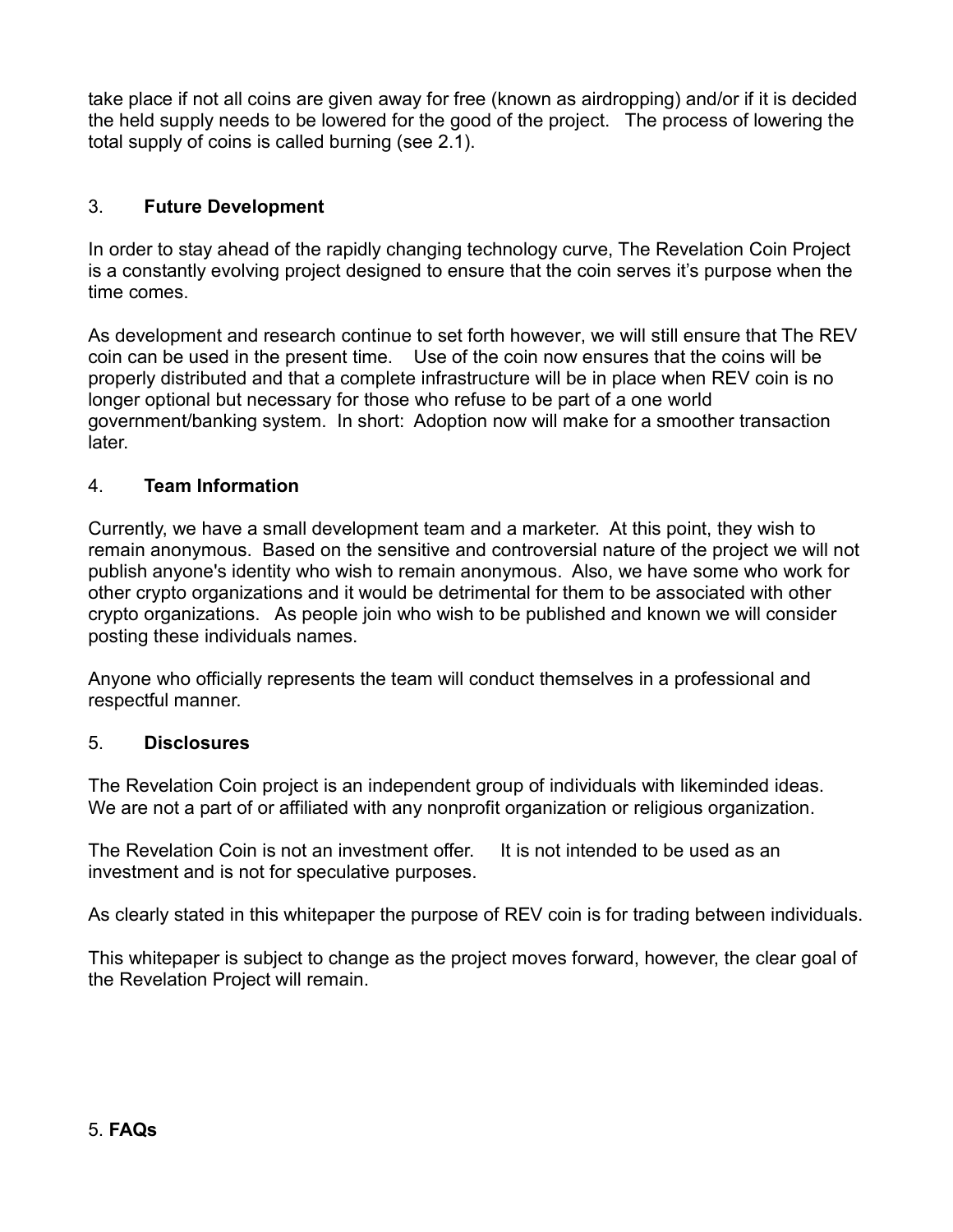Won't people merely use gold and silver if such a thing occurred? Gold and silver have been long in place as a bartering tool. Just as always though gold bars and any other bartering tools are impractical to carry around. Also, keep in mind that the government may outlaw and/or order a confiscation of these commodities (It has happened before. U.S. President Roosevelt outlawed gold in 1933). This is where REV coin will come in place as it can be carried both by small media offline and/or online means that cannot be confiscated.

Is this a Christian thing? While it is obvious that our name and hypothesis does come from a vision given to a follower of Christ and some of our team members are indeed Christian no one is excluded from participating in this project nor from owning, trading or bartering with Rev Coins. Many people who are not Christians believe that we are moving closer to a one world currency and cashless society system. This coin was designed for an event, not a dogma. Note: The prophecy states that ALL people will be required to carry a mark (subject to a tyrannical government monitoring and tracing every monetary transaction) not just proclaimed Christians so this event will affect everyone.

What if I don't believe it? That's fine, this project is not for you. Move on to another project. We are not here to change your mind, debate nor impose any belief up you. This project is strictly for those who have come to the conclusion by either Biblical prophecy, noticing world events, or any other means think there will one day be a tyrannical one world government imposing a one world currency upon the population.

What if I want to get involved? If you have pertinent skills and feel that you could contribute to the cause, contact us. This is a joint venture project and to ensure that this coin is never subject to the coming new world order it must be distributed and contributed by a wide group of individuals and groups. We encourage you to join our telegram group, a great place for sharing of ideas.

Aren't there enough decentralized systems out there to use if a one world centralized currency is implemented? We don't think so. Based on the wording of Biblical prophecy it appears that most will be done away with. It is arrogant to think that the current blockchain in place is and always will be perfectly immune to a one world centralized currency agenda. It's also relative to point out that no crypto projects are specifically preparing for such an event. Once the one world system is implemented it will be too late to prepare or at the most, they will be well behind the eight ball. We at the Revelation Coin Project plan to be well prepared ahead of time to take the necessary precautions in order to ensure that a system will be solidly in place specifically for this event. This gives us an advantage since all of our resources and research are dedicated specifically to this.

Do we have to wait until a one world currency system is in place to start using REV coin? Absolutely not. You can start sending/receiving REV Coin immediately. While developing strategies and technologies is the number one priority of the Revelation Coin Project we will also seek out partners (merchants) and payment processing systems that will provide a use for REV Coin before these world events occur. This will serve the purpose of A) provide immediate use among supporters and B) will begin circulation and by doing so the REV coin system of trading will long be in force long before any such events. By having a